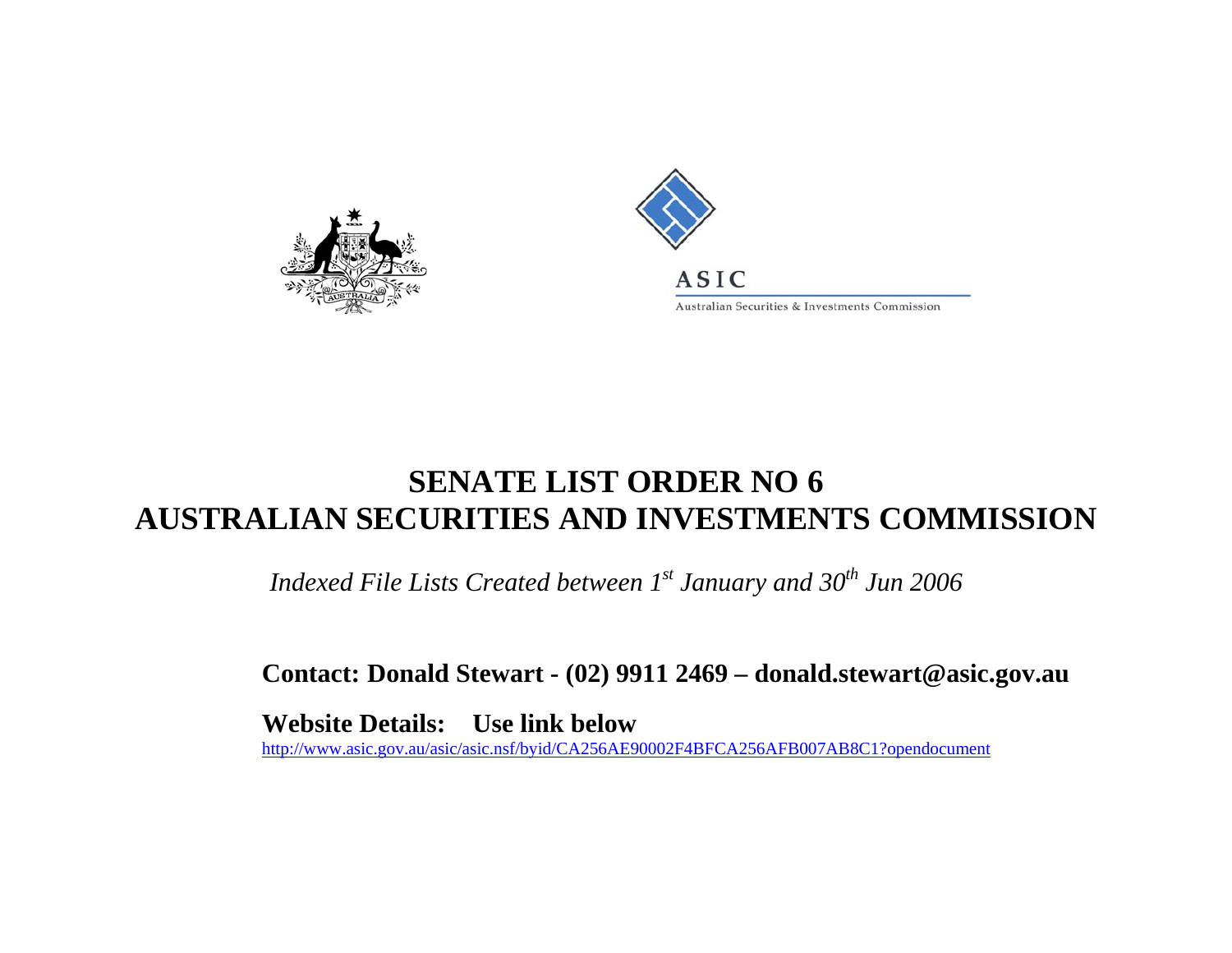**File Number Title** PMR 2006/000042 FSR REFINEMENTS PART 3 PMR 2006/000044 FINANCIAL CONDITIONS DEBENTURES TRUSTEES PMR 2006/000046 FINANCIAL CONDITIONS DEBENTURES TRUSTEES PART 2 PMR 2006/000049 CONFLICTS OF INTEREST - ONGOING COMPLIANCE PROJECT PMR 2006/000050 QUALITY OF ADVICE - ONGOING COMPLIANCE PROJECT PMR 2006/000324 FOREIGN INVESTMENT REVIEW BOARD APPLICATIONS 2006 YEAR SYDNEY RESPONSES PMR 2006/000332 IOSCO SC3 PART 2 PMR 2006/000418 FOREIGN INVESTMENT REVIEW BOARD APPLICATIONS 2006 YEAR WA RESPONSES PMR 2006/000428 PART 7.2 EXEMPTIONS POWER PART 3 PMR 2006/000429 PART 7.2 EXEMPTIONS POWER PART 4 PMR 2006/001214 AQRB AND ASIC PMR 2006/001241 EXTENSION OF TIME FOR HOLDING ANNUAL GENERAL MEETING PART 4 PMR 2006/001354 DOLLAR DISCLOSURE - COMPLIANCE AND ONGOING RELIEF PMR 2006/001415 FASP DECEMBER 1999 PMR 2006/001417 FASP JUNE 1999 PMR 2006/001418 FINANCIAL ACCOUNTS REVIEW - JUNE 1999 FINAL ISSUES PMR 2006/001419 FINANCIAL ACCOUNTS SURVEILLANCE JUNE 1998 PMR 2006/001421 FASP DECEMBER 1998 PMR 2006/001422 JUNE 2000 FOLLOW UP ACTION PMR 2006/001423 FASP JUNE 2000 FUNDRAISING ISSUES PMR 2006/001424 FASP JUNE 2000 - ACCOUNTING ISSUES PMR 2006/001425 FASP JUNE 2000 FINDINGS PMR 2006/001427 FINANCIAL ACCOUNTS SURVEILLANCE PROGRAMME JUNE 2000 PMR 2006/001428 FASP JUNE 2000 APPENDIX 4C ISSUES PMR 2006/001480 ADVICE STANDARD & COMPLEX FINANCIAL REPORTING GROUP FILE PART 3 PMR 2006/001542 REGULATORY RISK ANALYSIS (PART 3) PMR 2006/001545 AUDITOR REGULATION - INTERNATIONAL (PART 2)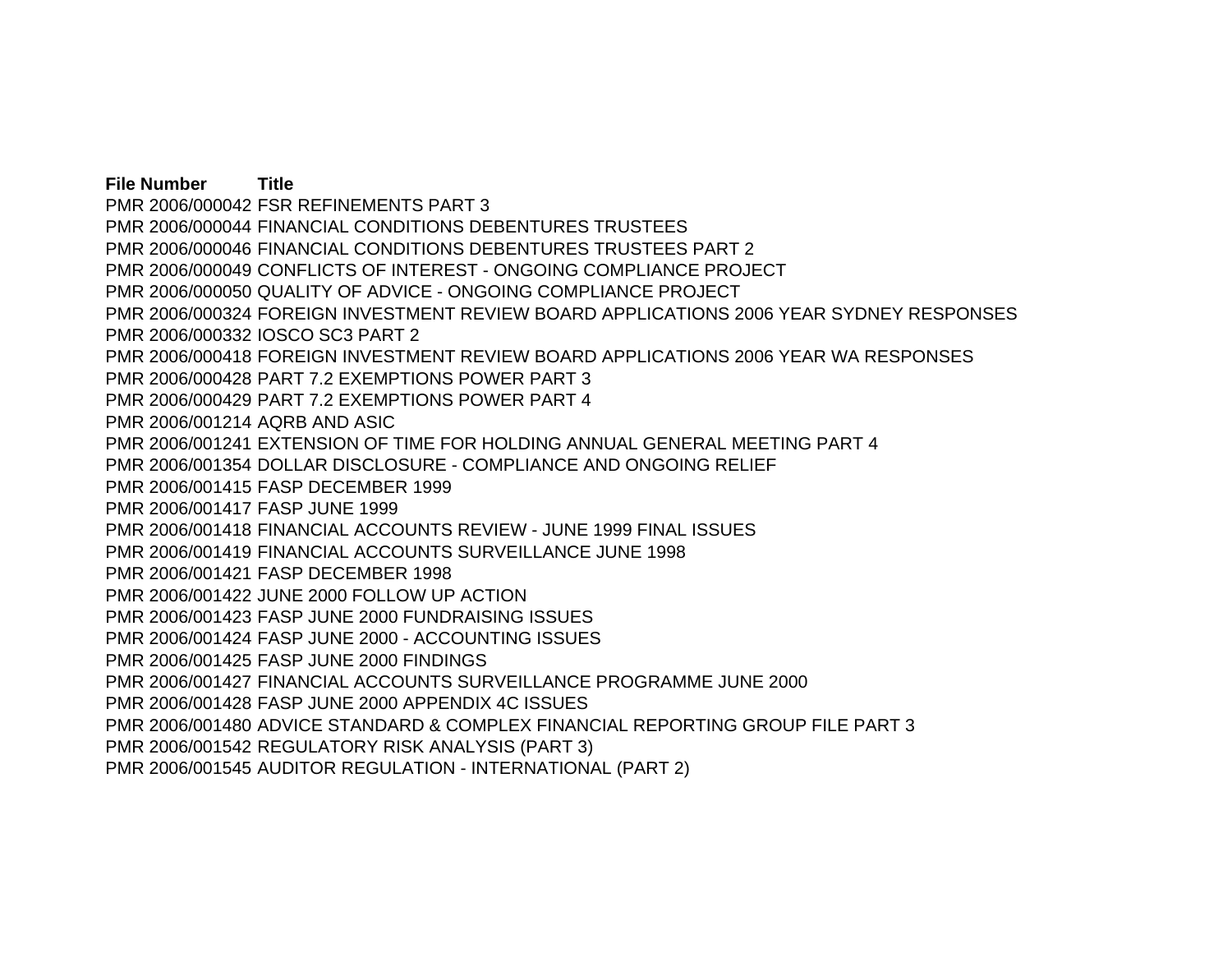PMR 2006/001618 DOLLAR DISCLOSURE POLICY PART 3 PMR 2006/001619 FOREIGN COLLECTIVE INVESTMENT SCHEMES PART 2 PMR 2006/001622 MANAGED INVESTMENT SCHEMES - GENERAL PART 5 PMR 2006/001623 SECURITIES: PRODUCT DISCLOSURE PART 2 PMR 2006/001624 NCPF POLICY PART 2 PMR 2006/001703 FSR EMERGING ISSUES PART 7 PMR 2006/001706 INSURANCE CONTRACTS ACT REVIEW PART 2 PMR 2006/001707 IOSCO: SC3 VOLUME 10 PMR 2006/001709 MARKETS PART 7 PMR 2006/001714 TIMESHARE POLICY PMR 2006/001722 ACCOUNTING ISSUES PART 3 PMR 2006/001750 CORPORATE GOVERNANCE PART 4 PMR 2006/001754 CREDIT PART 2 PMR 2006/001757 CREDIT RATING AGENCIES PART 3 PMR 2006/001761 FSRA REFINEMENTS PART 6 PMR 2006/001773 FS POLICY PUBLICATIONS PROJECT PART 2 PMR 2006/001774 INSURANCE PART 3 PMR 2006/001781 PRODUCT DISCLOSURE: FEES AND CHARGES PROJECT: PHASE 1 - PART 6 PMR 2006/001784 ASIC - TAXPAYERS AUSTRALIA INDUSTRY LIAISON PMR 2006/001785 REGULATORY RESEARCH PART 2 PMR 2006/001786 REGULATORY RESEARCH PART 3 PMR 2006/001844 PART 7.2 EXEMPTIONS POWER PART 5 PMR 2006/001955 EXTENSION OF TIME TO LODGE DIRECTORS &/OR SHAREHOLDERS RESOLUTIONS ORDER PART 18 PMR 2006/001959 SUMMER SCHOOL 2006 - SOCIAL EVENTS PART 2 PMR 2006/002529 FUNDRAISING WITHOUT PROSPECTUSES PMR 2006/002561 FIRST TITLE PMR 2006/002634 FSR COMPENSATION ARRANGEMENTS PMR 2006/002841 EMPLOYEE SHARE SCHEME DOCUMENTS - FROM JANUARY 2006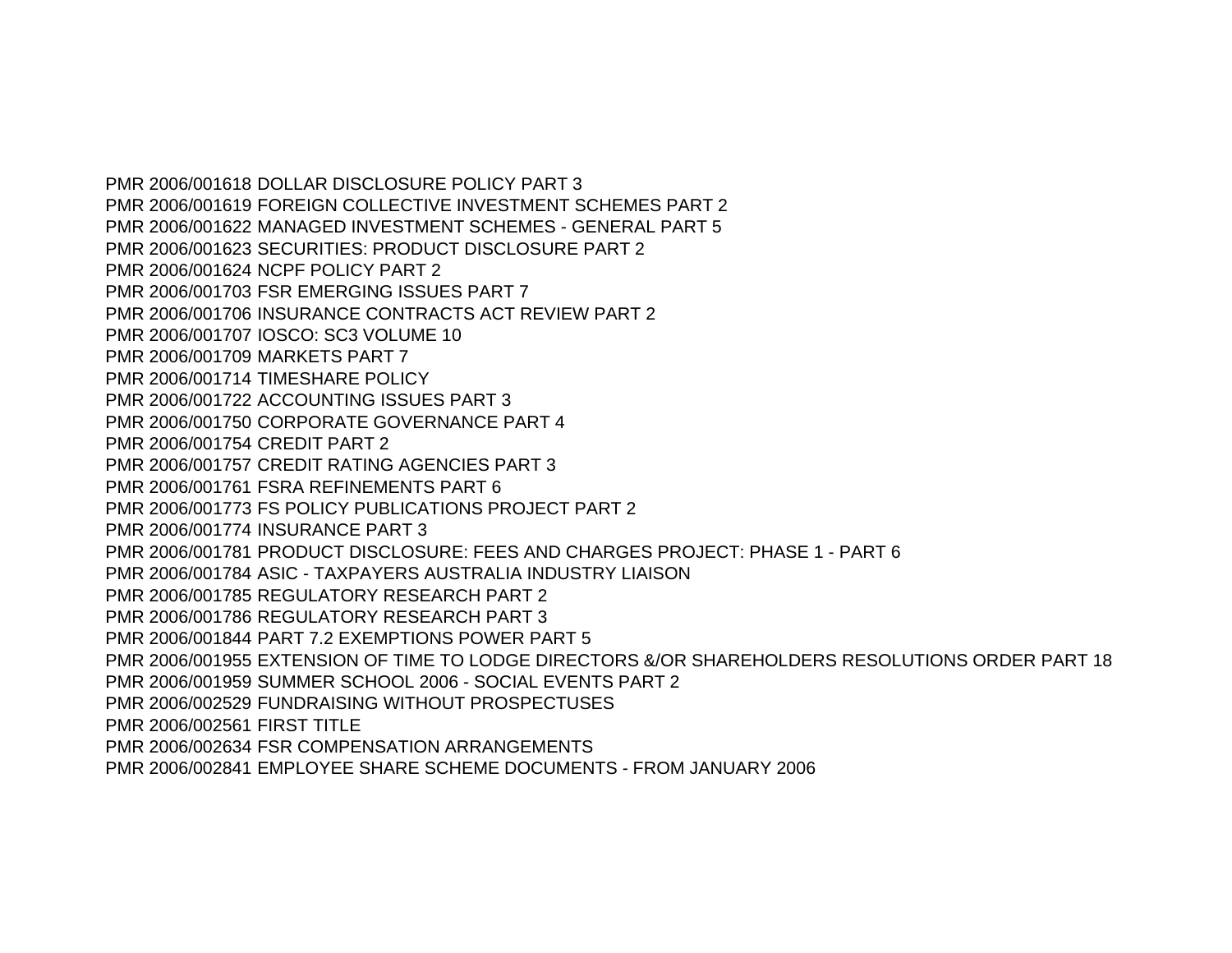PMR 2006/003353 FINANCIAL REPORTING PROJECT PMR 2006/004208 BETTER REGULATION PROJECT PMR 2006/005548 EMPLOYEE SHARE SCHEMES PMR 2006/005549 INVESTMENT FUNDS TAKEOVER RELIEF PMR 2006/006275 CONFLICTS GUIDE PMR 2006/006280 SUMMER SCHOOL 2006 EVALUATION FORMS PMR 2006/006482 RIS APPROVALS AND PROCESSES PMR 2006/006576 OFFICE OF REGULATORY REVIEW PMR 2006/006586 CCU FILE (PART 8) PMR 2006/006633 QUALIFIED AUDIT REPORTS - 2005/2006 PMR 2006/007399 ADVICE SIMPLE - MERGERS & ACQUISITIONS PMR 2006/007405 ADVICE SIMPLE - MERGERS & ACQUISITIONS PMR 2006/007437 AUDITORS NOTIFICATION OF BREACH OF LAW (S311) - GENERAL FILE (QLD) - VOLUME 2 PMR 2006/007441 AUDITORS NOTIFICATION OF BREACH OF LAW (S311) - GENERAL FILE (QLD) - VOLUME 3 PMR 2006/007442 AUDITORS NOTIFICATION OF BREACH OF LAW (S311) - GENERAL FILE (QLD) - VOLUME 4 PMR 2006/007488 AUDITOR REGULATION - INTERNATIONAL (PART 3) PMR 2006/007489 AUDITORS NOTIFICATION OF BREACH OF LAW (S311) - GENERAL FILE (QLD) - VOLUME 5 PMR 2006/007498 EXTENSION OF TIME TO LODGE LATE FORMS 382 AND 384 - ACTIVITY TYPE 387 - JANUARY 2001 TO JANUARY 2002PMR 2006/007499 EXTENSION OF TIME TO LODGE LATE FORMS 382 AND 384 - ACTIVITY TYPE 387 - APRIL 2002 TO SEPTEMBER 2003PMR 2006/007597 PS 140- SERVICED STRATA SCHEMES PMR 2006/007599 PN 60 - UPDATING AND CORRECTING PROSPECTUSES PMR 2006/007625 US COMMODITIES & FUTURES TRADING COMMISSION PAPER FOR CFTC INTERNATIONAL REGULATORS MEETINGPMR 2006/007669 BOARD OF TRADE OF THE CITY OF CHICAGO, INC. RABN 110 594 459 SECTION 792F OBLIGATION ANNUAL REGUL A PMR 2006/007699 CONFLICTS OF INTEREST GUIDE PMR 2006/007879 UPDATE OF PS56 AND PS151 PMR 2006/007881 FUNDRAISING WITHOUT A DISCLOSURE DOCUMENT PMR 2006/008320 REVIEW OF ASIC REGULATORY PUBLICATIONS PMR 2006/008356 BETTER REGULATION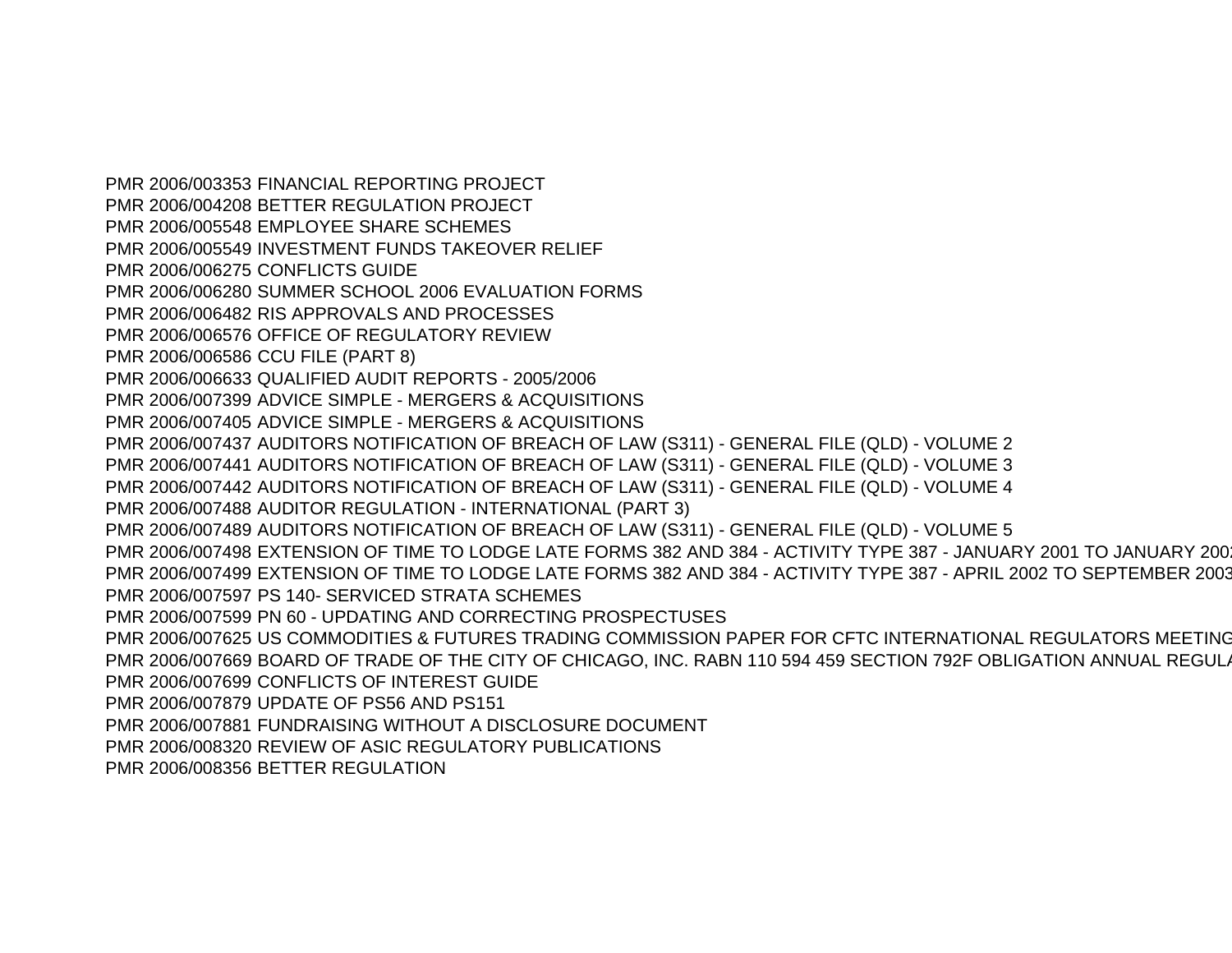PMR 2006/008357 BETTER REGULATION - TRANSPARENCY PMR 2006/008358 BETTER REGULATION - REGULATORY PUBLICATIONS PMR 2006/008359 BETTER REGULATION - ASIC/APRA WORKING GROUP PMR 2006/008360 BETTER REGULATION - BUSINESS IMPACT ANALYSIS PMR 2006/008371 REVIEW OF PRACTICE NOTE 30 NCSC RELEASES PMR 2006/008372 UPDATE OF POLICY STATEMENT110 SHARE BUY-BACKS PMR 2006/008373 UPDATE OF POLICY STATEMENT 72 FOREIGN SECURITIES PROSPECTUS RELIEF PMR 2006/008383 FROM FUND TEMPLATE PMR 2006/008388 SUPER CLEARING HOUSES PMR 2006/008407 AUDITOR ROTATION PMR 2006/008411 BETTER REGULATION PMR 2006/008416 CONSUMER ISSUES PART 2 PMR 2006/008479 REVIEW OF PN 40 PART 3 PMR 2006/008592 REGULATION ADVICE INTERNAL - AUDITORS PMR 2006/008628 MISC INDUSTRY LIAISON - 2006 FOLDER PMR 2006/008665 UPDATE OF IPS 162 INTERNET DISCUSSION SITES PMR 2006/008671 REGULATION OF SUPER CLEARING HOUSES PMR 2006/008673 REVIEW OF ONLINE BILL PAYMENTS AND REMITTANCE DEALERS IN THE CONTEXT OF NCP FACILITIES PMR 2006/008688 FINANCIAL REPORTING PROJECT PMR 2006/008700 LOW VOLUME MARKETS EXEMPTION APPLICATIONS - FAQS PMR 2006/008822 REGULATION TASKFORCE (PART 2) PMR 2006/009051 IOSCO STANDING COMMITTEE 2 - SECONDARY MARKETS TRACEY LYONS WORKING PAPERS PMR 2006/009219 COMPLIANCE LEGAL TEAM PDS'S PMR 2006/009444 DISCRETIONARY MUTUAL FUNDS AND DIRECT OFFSHORE FOREIGN INSURERS PMR 2006/009451 BETTER REGULATION - TRANSPARENCY PART 2 PMR 2006/009494 SUPERANNUATION CONSOLIDATION ADVICE PMR 2006/009560 TIME-SHARE PMR 2006/009563 ENFORCEMENT POLICY PROJECTS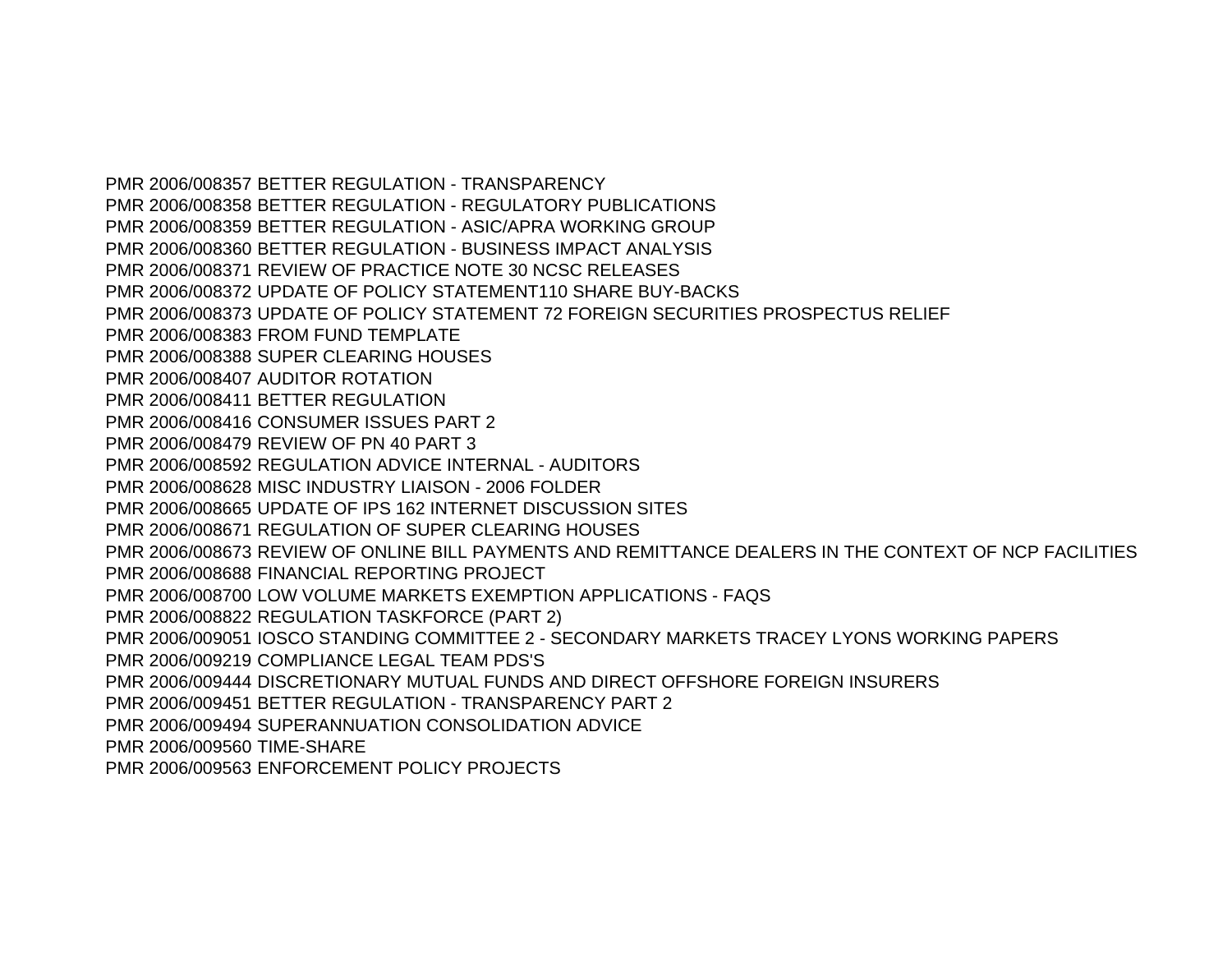PMR 2006/009567 JOINT FORUM WORKING PARTY ON CUSTOMER SUITABILITY PMR 2006/009591 NON CASH PAYMENTS - POLICY PROPOSAL PAPER PMR 2006/009931 FINANCIAL ADVISERS PART 3 PMR 2006/009937 FINANCIAL REQUIREMENTS POLICY PART 2 PMR 2006/009940 INDUSTRY LIAISON PART 2 PMR 2006/009942 INSOLVENCY VOLUME 5 PMR 2006/009946 SUPERANNUATION PART 6 PMR 2006/009950 IOSCO: SC3 VOLUME 11 PMR 2006/009962 ANTI-MONEY LAUNDERING PART 4 PMR 2006/009999 RPB POLICY PRIORITIES FORUM PMR 2006/010278 CORPORATE AND FINANCIAL SERVICES REGULATION REVIEW 2006 PMR 2006/010473 APPLICATIONS FOR EXTENSION OF TIME TO LODGE FORM 382 - DECEMBER 2004 - PMR 2006/010481 BETTER DISCLOSURE PROJECT PMR 2006/010482 PANDEMICS RISK PROJECT PMR 2006/010484 REGULATION REGULATORY POLICY PART 6 PMR 2006/010792 US COMMODITY & FUTURES TRADING COMMISSION QUERY RE PS177 AND PRINCIPLES FOR CROSS-BORDER FINPMR 2006/011086 CONFLICTS OF INTEREST - ONGOING COMPLIANCE PROJECT PART 2 PMR 2006/011243 ADVICE STANDARD & COMPLEX - MERGERS & ACQUISITIONS PMR 2006/011244 ADVICE STANDARD & COMPLEX - MERGERS & ACQUISITIONS - COMMENTS TO TAKEOVERS PANEL RE: FORWARDPMR 2006/011245 ADVICE STANDARD & COMPLEX - MERGERS & ACQUISITIONS PMR 2006/011342 CLERP 6 - FINANCIAL SERVICES BILL ASIC RESPONSE PART 2 OF RPB00/3984 PMR 2006/011686 FINANCIAL SYSTEMS GUARANTEE DAVIS REPORT PMR 2006/011702 TREASURY LIAISON MEETING NOTES PMR 2006/011866 FSR POLICY UPDATES PMR 2006/011878 FSR POLICY UPDATES PMR 2006/011944 TIMESHARE RESALE FACILITIES PMR 2006/012411 CORPORATIONS ACT REFINEMENTS 2006 PMR 2006/012416 REVERSE MORTGAGES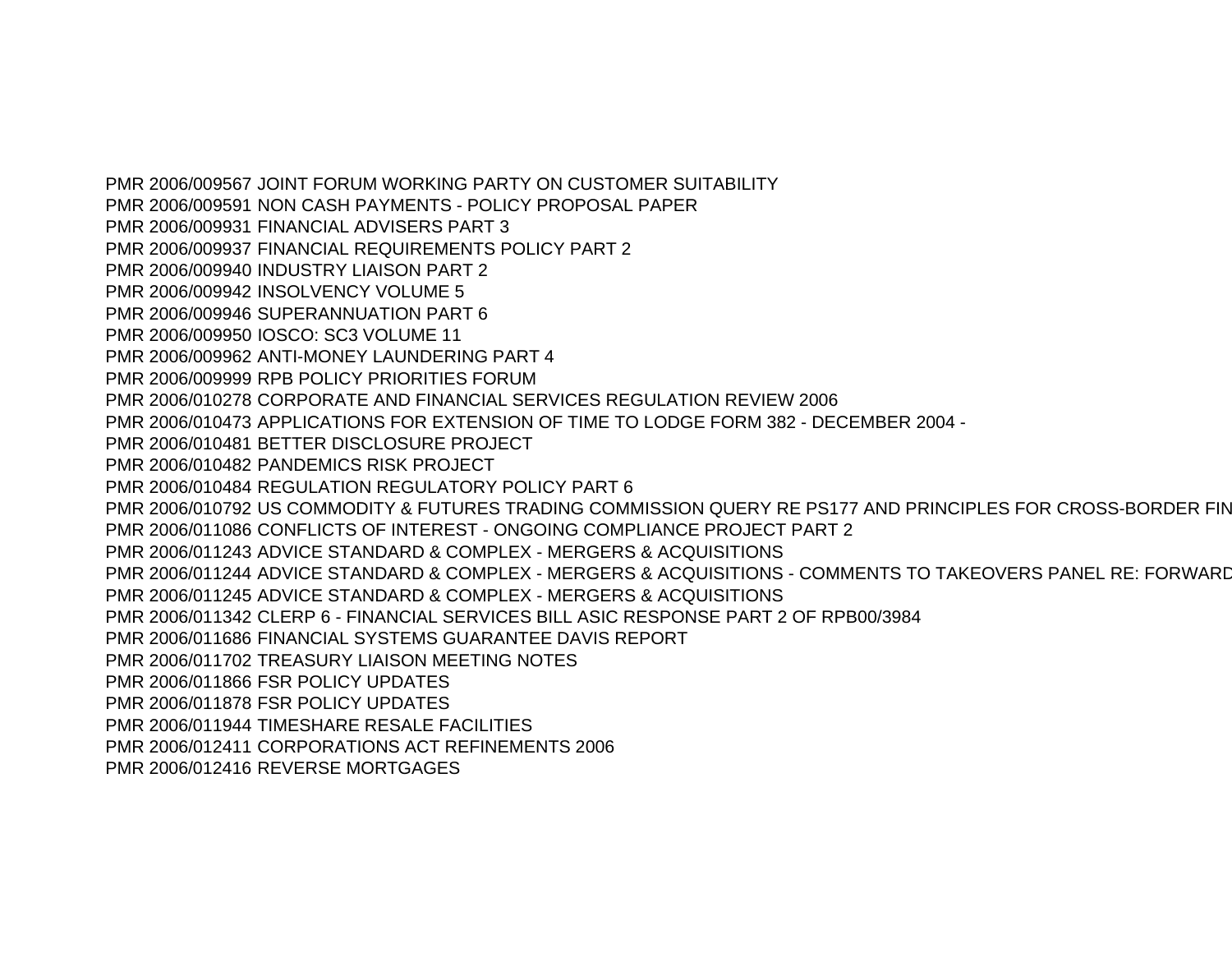PMR 2006/012430 FOREIGN SCRIP TAKEOVERS PMR 2006/012458 CORPORATE AND FINANCIAL SERVICES REGULATION REVIEW- ASIC SUBMISSION PMR 2006/012689 CONFLICTS GUIDE INDUSTRY FEEDBACK PMR 2006/013019 AUDITOR REGULATION (PART 4) PMR 2006/013021 REGULATORY RISK COMMITTEE PART 4 PMR 2006/013026 LAW REFORM (PART 2) PMR 2006/013032 REGULATION DIRECTORATE (PART 2) PMR 2006/013034 CORPORATE GOVERNANCE (PART 3) PMR 2006/013035 REGULATION DIRECTORATE WEEKLY/MONTHLY REPORTS PART 9 PMR 2006/013958 FUNDRAISING PROJECT - BAPEPAM SECONDMENTS TO ASIC, APRIL-JUNE 2006 PMR 2006/014025 APPLICATIONS FOR EXTENSION OF TIME TO HOLD AGM - LISTED PUBLIC COMPANIES - DECEMBER 2004 - PMR 2006/014977 AMENDMENTS TO ASX MARKET RULES, ACH CLEARING RULES & ASTC SETTLEMENT RULES PMR 2006/015086 BETTER REGULATION PMR 2006/015087 TRANSPARENCY PMR 2006/015088 REGULATION PUBLICATIONS PMR 2006/015089 ASIC/APRA WORKING GROUP PMR 2006/015090 BUSINESS IMPACT ANALYSIS PMR 2006/015233 AMENDMENT TO CO 04/653 PMR 2006/015429 REVIEW OF PN 40 PART 4 PMR 2006/016356 ADVICE STANDARD & COMPLEX - FUNDRAISING PMR 2006/016585 LIABILITY OF MARKET OPERATORS IN THE ENFORCEMENT OF THEIR LISTING AND OPERATING RULES PMR 2006/016823 PROSPECTUS RELIEF: POLICY STATEMENT 56 AND POLICY STATEMENT 151 PMR 2006/016911 CONFLICTS OF INTEREST PMR 2006/017086 REGULATION ADVICE EXTERNAL - M&A PMR 2006/017263 AUSTRALIAN STANDARD ON FINANCIAL PLANNING PMR 2006/017974 COMPLIANCE CONTRIBUTION TO ANNUAL REPORT 2005-2006 PMR 2006/018094 2007 SUMMER SCHOOL SOCIAL FUNCTIONS PMR 2006/018106 2007 SUMMER SCHOOL VENUES